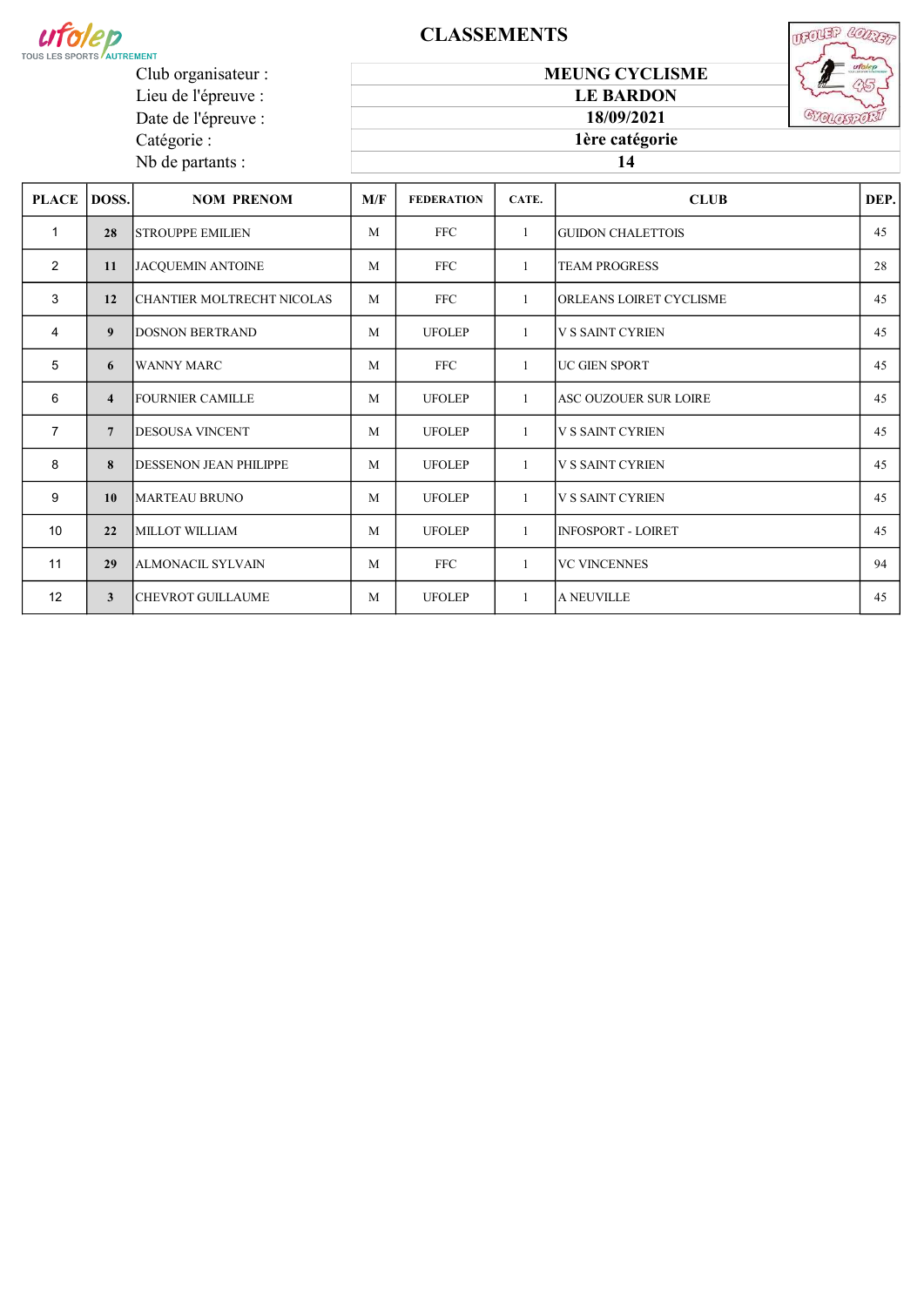# CLASSEMENTS

|                     | <b>CLASSEMENTS</b>    |  |
|---------------------|-----------------------|--|
| Club organisateur : | <b>MEUNG CYCLISME</b> |  |
| Lieu de l'épreuve : | <b>LE BARDON</b>      |  |
| Date de l'épreuve : | 18/09/2021            |  |
| Catégorie :         | 2ème catégorie        |  |
| Nb de partants :    |                       |  |

| PLACE DOSS.   |            | <b>NOM PRENOM</b>         | M/F | <b>FEDERATION</b> | CATE.          | <b>CLUB</b>                      | DEP. |
|---------------|------------|---------------------------|-----|-------------------|----------------|----------------------------------|------|
|               | 123        | <b>GAUDILLAT THIBAULT</b> | M   | <b>UFOLEP</b>     | $\overline{2}$ | <b>BRAQUET ABBATIEN</b>          | 45   |
| $\mathcal{P}$ | 112        | <b>DOUARD NOAH</b>        | M   | FFC .             | 2              | A C SUD 28                       | 28   |
| 3             | 115        | <b>STROUPPE ARNAUD</b>    | M   | <b>UFOLEP</b>     | $\mathfrak{D}$ | INFOSPORT - LOIRET               | 45   |
| 4             | 114        | <b>JJOSEPH ROMAIN</b>     | M   | <b>UFOLEP</b>     | 2              | VELO CLUB SAINT GERMAIN DES PRÈS | 75   |
| 5             | 121        | <b>IPERRUCHE ROMAIN</b>   | M   | <b>UFOLEP</b>     | $\overline{2}$ | <b>ELAN POLISSON</b>             | 45   |
| 6             | <b>110</b> | ITOURETTE THIERRY         | M   | <b>UFOLEP</b>     | 2              | <b>ELAN POLISSON</b>             | 45   |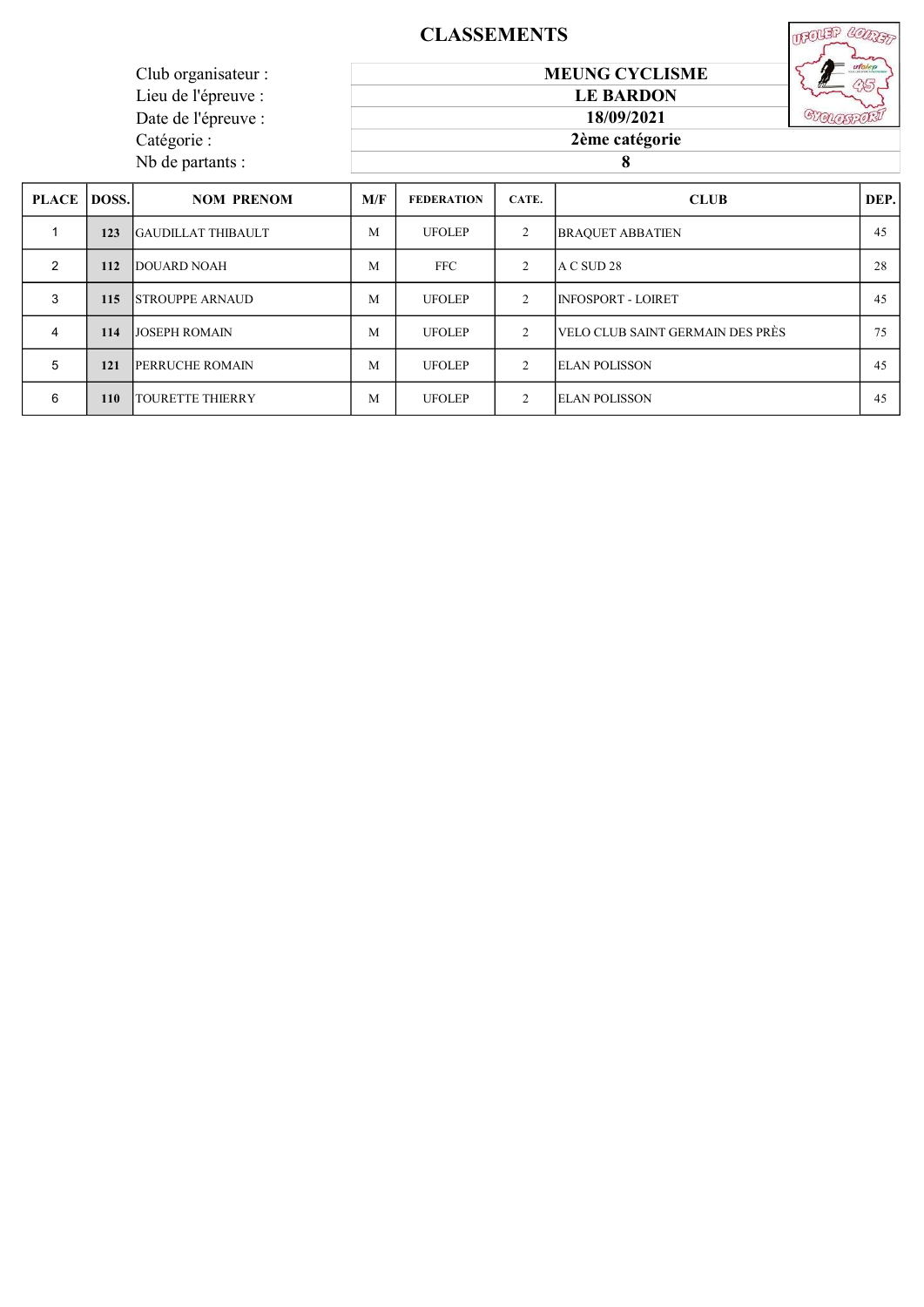

## **CLASSEMENTS**

MEUNG CYCLISME LE BARDON



Club organisateur : Lieu de l'épreuve : Date de l'épreuve : Catégorie : Nb de partants :

#### 

| PLACE  DOSS.    |            | <b>NOM PRENOM</b>            | M/F          | <b>FEDERATION</b> | CATE.          | <b>CLUB</b>                    | DEP. |
|-----------------|------------|------------------------------|--------------|-------------------|----------------|--------------------------------|------|
| $\mathbf{1}$    | 142        | MENAGER LOIC                 | M            | <b>UFOLEP</b>     | 3              | <b>AVENIR CYCLISTE D'ORSAY</b> | 91   |
| $\overline{2}$  | 146        | <b>POIRIER DENIS</b>         | M            | <b>FFC</b>        | $\overline{0}$ | <b>USM SARAN</b>               | 45   |
| 3               | 106        | <b>MURIA FREDERIC</b>        | M            | <b>UFOLEP</b>     | 3              | <b>INFOSPORT - LOIRET</b>      | 45   |
| 4               | 125        | <b>BEAUDOUIN CHRISTOPHE</b>  | M            | <b>UFOLEP</b>     | 3              | <b>V C BEAUGENCY</b>           | 45   |
| 5               | 107        | <b>PRAULT YOHAN</b>          | M            | <b>UFOLEP</b>     | $\mathbf{3}$   | <b>INFOSPORT - LOIRET</b>      | 45   |
| 6               | 111        | PORET DIMITRI                | M            | <b>UFOLEP</b>     | $\mathfrak{Z}$ | C C SALOUEL                    | 80   |
| $\overline{7}$  | 101        | BOURGAULT NICOLAS            | M            | <b>UFOLEP</b>     | $\mathbf{3}$   | <b>MEUNG CYCLISME</b>          | 45   |
| 8               | 143        | <b>SOULLIER MARC ANTOINE</b> | M            | <b>UFOLEP</b>     | 3              | <b>INFOSPORT - LOIRET</b>      | 45   |
| 9               | 104        | <b>BARRAGAN ADRIAN</b>       | M            | <b>UFOLEP</b>     | $\mathbf{3}$   | <b>ASPTT ORLEANS</b>           | 45   |
| 10 <sup>1</sup> | 124        | <b>PINEAU SEBASTIEN</b>      | M            | <b>UFOLEP</b>     | $\mathbf{3}$   | <b>INFOSPORT - LOIRET</b>      | 45   |
| 11              | 148        | <b>ESTEVES CAROLE</b>        | $\mathbf{F}$ | <b>UFOLEP</b>     | $\mathbf{3}$   | VINEUIL SPORTS CYCLISME        | 41   |
| 12 <sup>2</sup> | <b>110</b> | <b>DUPIRE PHILIPPE</b>       | M            | <b>UFOLEP</b>     | $\mathfrak{Z}$ | <b>V C BEAUGENCY</b>           | 45   |
| 13              | 145        | NAUDINET LAURENT             | M            | <b>UFOLEP</b>     | $\mathfrak{Z}$ | <b>INFOSPORT - LOIRET</b>      | 45   |
| 14              | 147        | <b>DENOUE GILLES</b>         | M            | <b>UFOLEP</b>     | $\mathfrak{Z}$ | <b>V C BEAUGENCY</b>           | 45   |
| 15              | 122        | POIGET SEBASTIEN             | M            | <b>UFOLEP</b>     | $\mathfrak{Z}$ | <b>BRAQUET ABBATIEN</b>        | 45   |
| 16              | 102        | <b>RABILLON LUDOVIC</b>      | M            | <b>UFOLEP</b>     | $\mathfrak{Z}$ | <b>MEUNG CYCLISME</b>          | 45   |
| 17              | 140        | MOREL BIRON RAPHAEL          | M            | <b>UFOLEP</b>     | 3              | MELUN CYCLISME ORGANISATION    | 77   |
| 18              | 109        | <b>TURPIN LAETITIA</b>       | $_{\rm F}$   | <b>UFOLEP</b>     | 3              | <b>U S OUZOUER SUR TRÉZÉE</b>  | 45   |
|                 |            |                              |              |                   |                |                                |      |